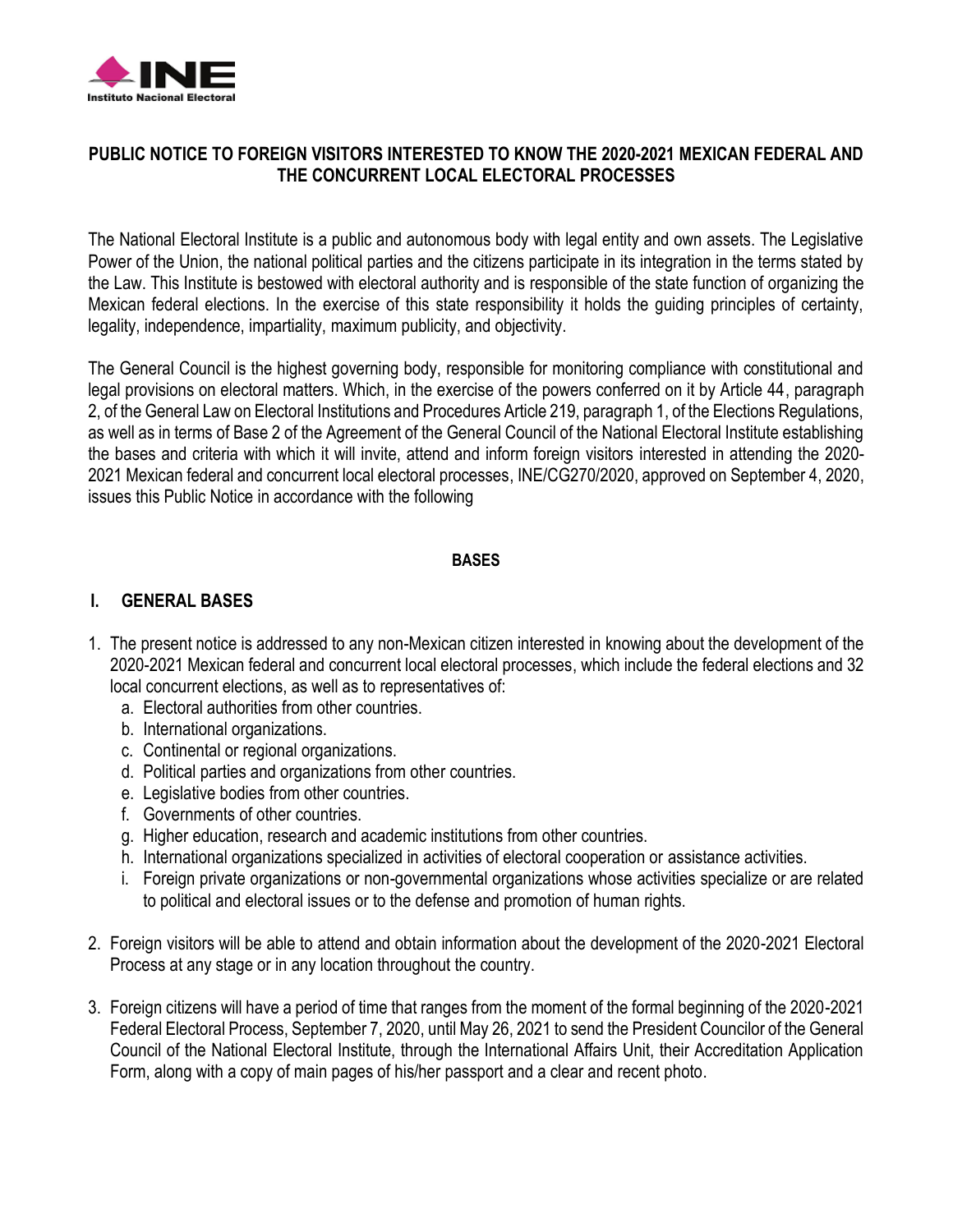4. Accreditation Application Form as Foreign visitor would be available at the International Affairs Unit office located in Calzada Acoxpa No. 436, 8th floor, Col. Ex Hacienda de Coapa, Alcaldía Tlalpan, C. P. 14300, Mexico City; at 32 Local Councils of the National Electoral Institute offices in each state, as well as Web page of the National Electoral Institute [www.ine.mx.](http://www.ine.mx/) Also at 32 local electoral management bodies in charge of concurrent elections.

Additionally, the National Electoral Institute would request to Mexican Foreign Affairs Ministry proper support in order to Accreditation Application Form as Foreign visitor would be available at Mexican embassies and consulates in other countries.

- 5. The documentation referred to in Point 3 of this Base, must be sent to the electronic address [visitantes.extranjeros@ine.mx](mailto:visitantes.extranjeros@ine.mx) , considering Accreditation Application Form must include the autograph signature of the interested person; or the advanced electronic signature, which must contain the name of the certification authority and the corresponding digital seal or certificate.
- 6. In order to be accredited by the National Electoral Institute, foreign applicants must meet the following requirements:
	- a. To be considered a foreigner by the Political Constitution of the Mexican United States, as established on the First Basis of the Agreement of the General Council of the National Electoral Institute establishing the bases and criteria with which it will invite, attend and inform foreign visitors interested in attending the 2020-2021 Mexican federal and concurrent local electoral processes.
	- b. To fill in and submit an individual Accreditation Application Form to the President of the General Council, via the International Affairs Unit, making sure they fulfil all the requirements and enclosing the requested documentation, according to number 3 of the present Public Notice.
	- c. To pursue non-lucrative purposes.
- 7. Within 3 working days after their submittal, the International Affairs Unit will ponder each and every application duly filled in and received in due course and time.
- 8. In the event that incomplete documentation is submitted, within 24 working hours of its receipt, the International Affairs Unit shall inform the interested person by electronic means so that, if desired, the omitted documentation may be forwarded within 24 hours of the issuance of such communication.
- 9. The deadline for submitting the documentation to be accredited or accredited as a foreign visitor to the National Electoral Institute, specifically to the International Affairs Unit, will be May 26, 2021. After that date, no documentation will be accepted, except from those interested who send complementary documentation, and based on the terms established in Point 8 of this Base.
- 10. Any application in which the applicant submits one of the following conditions shall be rejected:
	- a. Be recognized as a Mexican citizen by the Constitution of this country; or
	- b. Not having presented the complete documentation, within the terms established in Point 9 of this Base.
- 11. The interested parties will be notified in due time of the resolution issued to the accreditation request submitted, within 3 working days after the submission of their documentation, by means of a communication signed by the Head of the International Affairs Unit. Notifications of accreditation will be sent electronically to the e-mail address specified by the interested party in its Accreditation Application Form.
- 12. Once the person concerned is notified that his/her application for accreditation has been approved, and if necessary, he must carry out the required immigration formalities at the consular representation of Mexico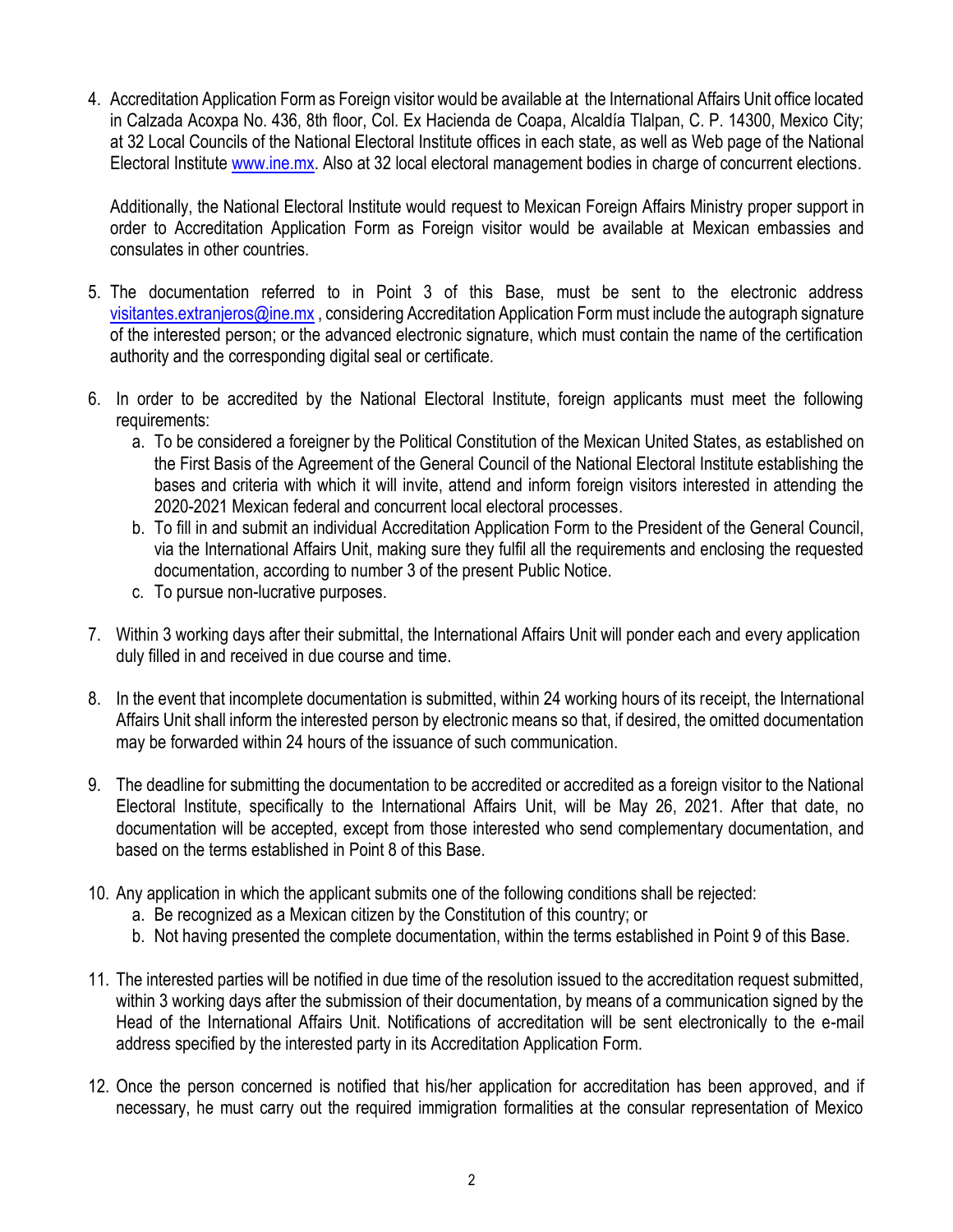closest to his place of residence or, if appropriate, at one of the offices of the National Institute of Migration within the national territory, in compliance with the provisions of the applicable immigration regulations.

- 13. Once the above procedures have been completed, no later than 6:00 p.m. (Central Mexican Time) on Saturday, June 5, 2021, accredited foreign visitors must obtain the official badge that identifies them as such and facilitates their activities, presenting a copy of their immigration form, if applicable, or the instrument that guarantees their legal presence in national territory. The possible delivery of the badge in any of the 32 seats of the local councils of the Institute will be subject to the notification of the interested party, send by e-mail no later than Friday 28 May 2021, as well as to the availability of the case.
- 14. The Presidency of the General Council of the Institute shall inform the federal electoral authorities, local public electoral bodies, national political parties and, where appropriate, independent candidates about characteristics of the accreditation badge for foreign visitors.

Local public electoral bodies should do the same with the corresponding bodies of their respective entities.

- 15. Political parties, political groups and, if it is the case, electoral coalitions, independent candidates and bodies promoting popular consultations, as well as observer organizations and all Mexican institutions and civil associations specializing or interested in the subject, may publicize this Public Notice and invite persons with a nationality other than Mexican, who meet the requirements set out in the bases and criteria approved by the General Council, to be accredited as foreign visitors.
- 16. Accredited foreign visitors will be responsible for their expenses regarding transportation, meals, lodging, and activities in Mexico.

# **II. ACTIVITIES ALLOWED FOR FOREIGN VISITORS**

- 1. Foreign visitors will be able to know and get information about the 2020-2021 Mexican federal and concurrent local electoral processes, which includes the federal elections and the elections in the 32 entities of the country that will be held simultaneously, in any of their stages and in any area of the national territory.
- 2. For the purpose of obtaining guidance or additional information on federal electoral rules, institutions and procedures, accredited foreign visitors may request, through the Coordination of International Affairs, interviews or briefings with officials of the National Electoral Institute of central bodies.

In the states, they shall do so through the local councils, and in the federal electoral districts through the district councils, through their respective presiding councilors, who within a period of no more than five working days shall inform the Presiding Councilor of the General Council, through the International Affairs Unit.

Likewise, foreign visitors may request information from local public electoral bodies that hold such concurrent elections. Additionally, these authorities will send to the International Affairs Unit, by electronic means, general information of the electoral process in their responsibility so that it is given to all the accredited foreign visitors. For these purposes, the Coordination will send a form to each of the local administrative electoral authorities, so that the information of their respective entity is delivered in the same form.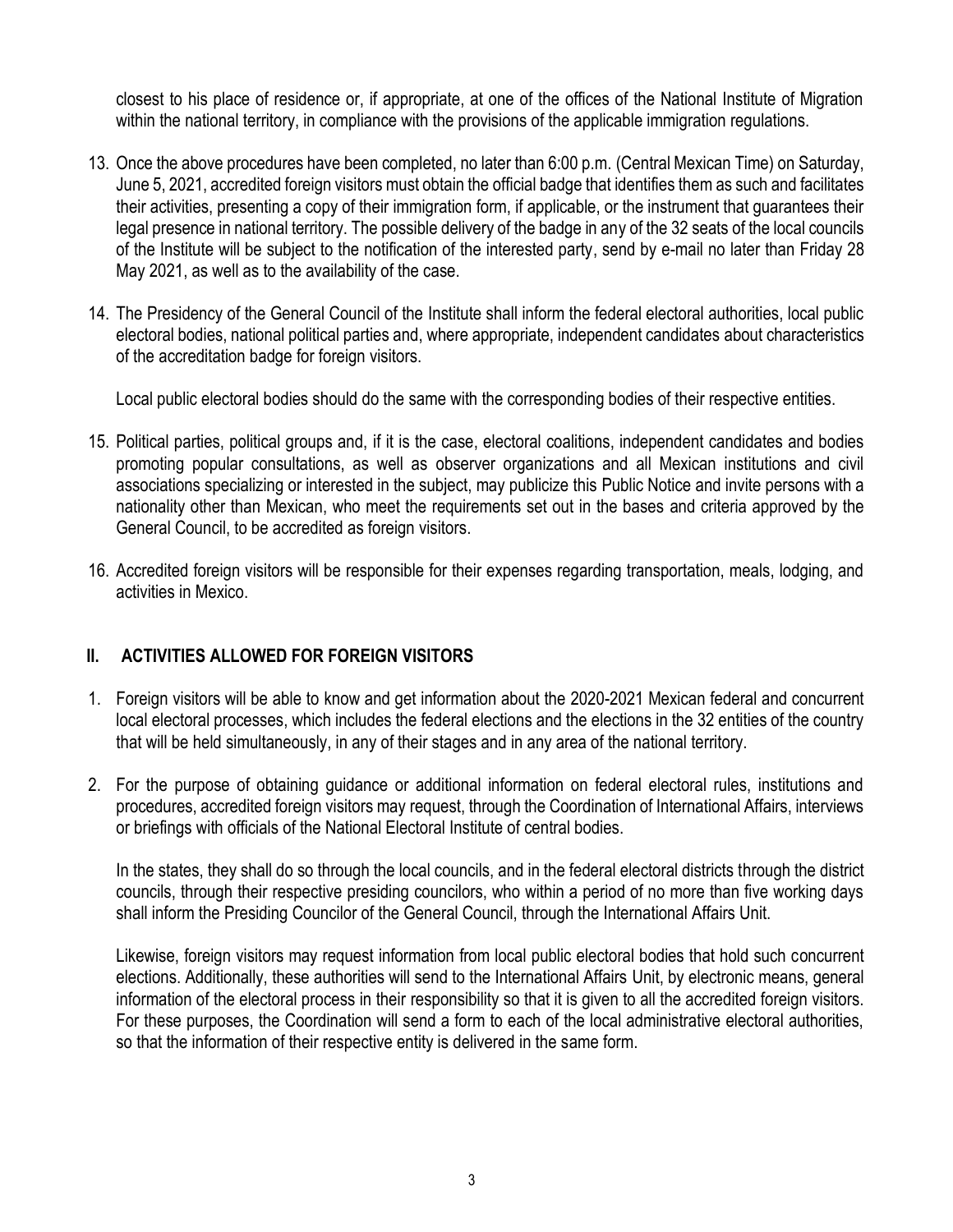- 3. Political parties, political groups and, where appropriate, electoral coalitions, independent candidates and bodies promoting popular consultations may present their views on the federal electoral process and the 32 elections to accredited foreign visitors, and provide them with the documentation they consider relevant.
- 4. The International Affairs Unit shall provide, to the extent of its possibilities, the information support available to facilitate the proper conduct of the activities indicated in the preceding paragraphs by accredited foreign visitors, keeping the General Council informed.

## **III. OBLIGATIONS TO FOREIGN VISITORS**

During their stay in the country and carrying out their activities, accredited foreign visitors must comply Mexican laws and other applicable legal provisions permanently. Additionally they must refrain from:

- 1. Substitute or obstruct the electoral authorities in the exercise of their functions, or interfere in any way in their development, including the cast of the vote by the citizenry;
- 2. Carry out any kind of proselytism;
- 3. Take a position for, or against, any party or candidate, or pronounce themselves for, or against, any of the possible answers to the popular consultation or any other form of citizen participation subject to be voted;
- 4. To carry out any activity that affects fairness of the contest;
- 5. State any offence, slander or false accusation against the institutions, electoral authorities, political parties or candidates;
- 6. Declare any triumph by any political party or candidate, or, should it be the case, of the results of the popular consultation or any other form of citizen participation subject to be voted;
- 7. Declare any trends on the voting, either before or after Polling Day;
- 8. Wear or use any emblems, badges, or any other image related to political parties, candidates, political or ideological stance related to any of the federal or 32 local elections, or of any of the possible answers to the popular consultation subject to be voted.

### **IV. CRITERIA**

- 1. The Program of attention and information directed to foreign visitors will incorporate, among others, the following criteria:
	- a. The generalities for the schemes of cooperation with other instances linked to the presence and participation of foreign visitors in the Federal Electoral Process and the concurrent electoral processes 2020-2021.
	- b. The procedures for the reception, review and resolution of applications for accreditation as a foreign visitor; as well as the mechanisms for issuing and delivering the corresponding notifications.